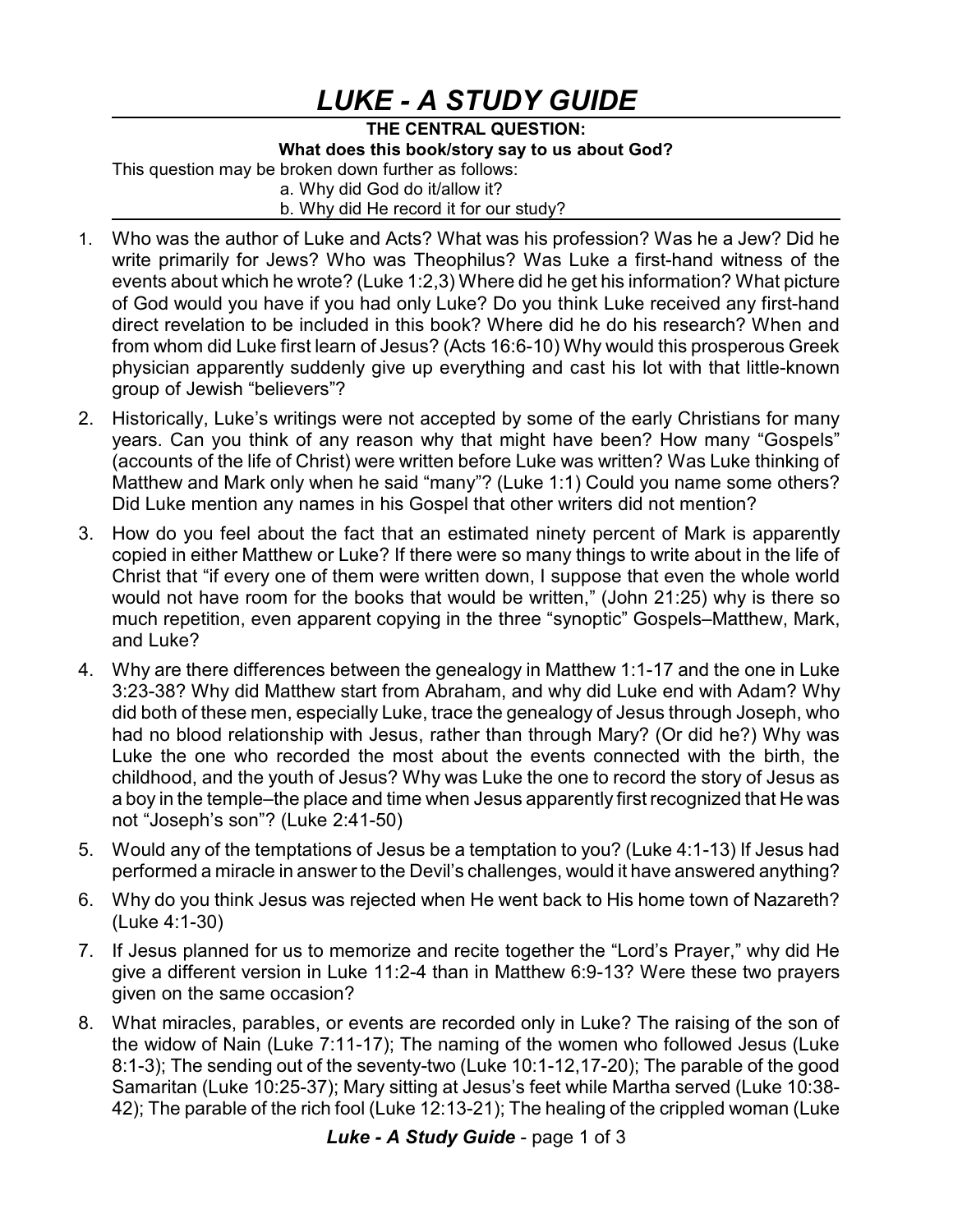13:10-17); Healing the man with swollen arms and legs (Luke 14:1-6); The lost sheep, the lost coin, and the lost son (Luke 15); The rich man and Lazarus (Luke 16:19-31); Healing the ten lepers (Luke 17:11-19); The parable of the widow and the judge (Luke 18:1-8); The Pharisee and the tax collector (Luke 18:9-24); The story of Zacchaeus (Luke 19:1-10); Jesus before Herod (Luke 23:6-12); The healing of Malchus's ear (Luke 22:51); The details of the walk to Emmaus (Luke 24:13-35).

Do you recognize any pattern in this group of stories? (Think Samaritan, woman, and place.) Where did Luke learn about these stories? What do these differences tell us about God? Was the Holy Spirit reaching out to non-Jews through Luke? Are you more comfortable with Matthew, Mark, Luke, or John? Aren't you glad that we have all four of them?

- 9. What does the parable of the prodigal son–or lost son–tell us about God? (Luke 15:11-32) Is it only recorded in Luke because this parable was spoken originally to non-Jews? How could the other Gospel writers have left out such a significant story? Why did Luke include the parable of the rich man and Lazarus? (Luke 16:19-31) What was Jesus's main point in the context? Is it actually possible to speak back and forth from heaven to "hell"? Who is "Father Abraham"? What kind of chasm could prevent anyone (even God?) from passing over between the two? (Luke 16:26)
- 10. Why did Jesus disguise Himself for all that time that He was talking to the men on the road to Emmaus? (Luke 24:13-35)
- 11. Ultimately, what was the real reason why Jesus came and died? What if Jesus, having lived His life here, decided to return to heaven at the last minute before dying? Would it have made any difference? Who required the death of Jesus? What if Jesus had just died in Gethsemane? Would that have made any difference? Of what did Jesus actually die? Did He actually die of crucifixion?
- 12. Jesus said that He came to give His life as a ransom for many. (Matthew 20:28; Mark 10:45; 1 Timothy 2:6; Hebrews 9:15) In what sense was the life and death of Christ a ransom? The idea of ransom suggests that a price is paid to an "enemy" to retrieve something of value.
- 13. Does the Bible anywhere suggest that God has said, "Love and trust Me, or I will kill you"?
- 14. Some have suggested that just as in Adam, all died, so in Christ, all have been made alive; (see Romans 5 & 6) and thus, a sort of mystical union exists between Christ and His people. Through this mystical union, sinners, in fact, die with Christ and thus, are able to rise with Him. In what sense could this be true? If this is all that is required to save sinners, why can't He save all sinners?
- 15. The widely accepted theory of forensic atonement suggests that "justice" demands the death of the sinner. In that view, in order to save sinners, God the Father agreed to accept the death of His Son in payment of the price of sin, and pronounced that justice was satisfied, thus removing the legal barrier so that He can accept sinners back again. Wouldn't a human judge be worthy of condemnation if He condemned the Innocent in order to free the guilty? As asked by the literary character Bozo/Boso in Anselm's circa 1033-1109) *Cur Deus Homo*, if God could only save sinners by condemning the Innocent, is He truly omnipotent? If, on the other hand, He could, but is not willing to do so, how are we to think of Him as wise and just? What justice could there possibly be in accepting the death of the most innocent Man who ever lived in place of the guilty? No human legal